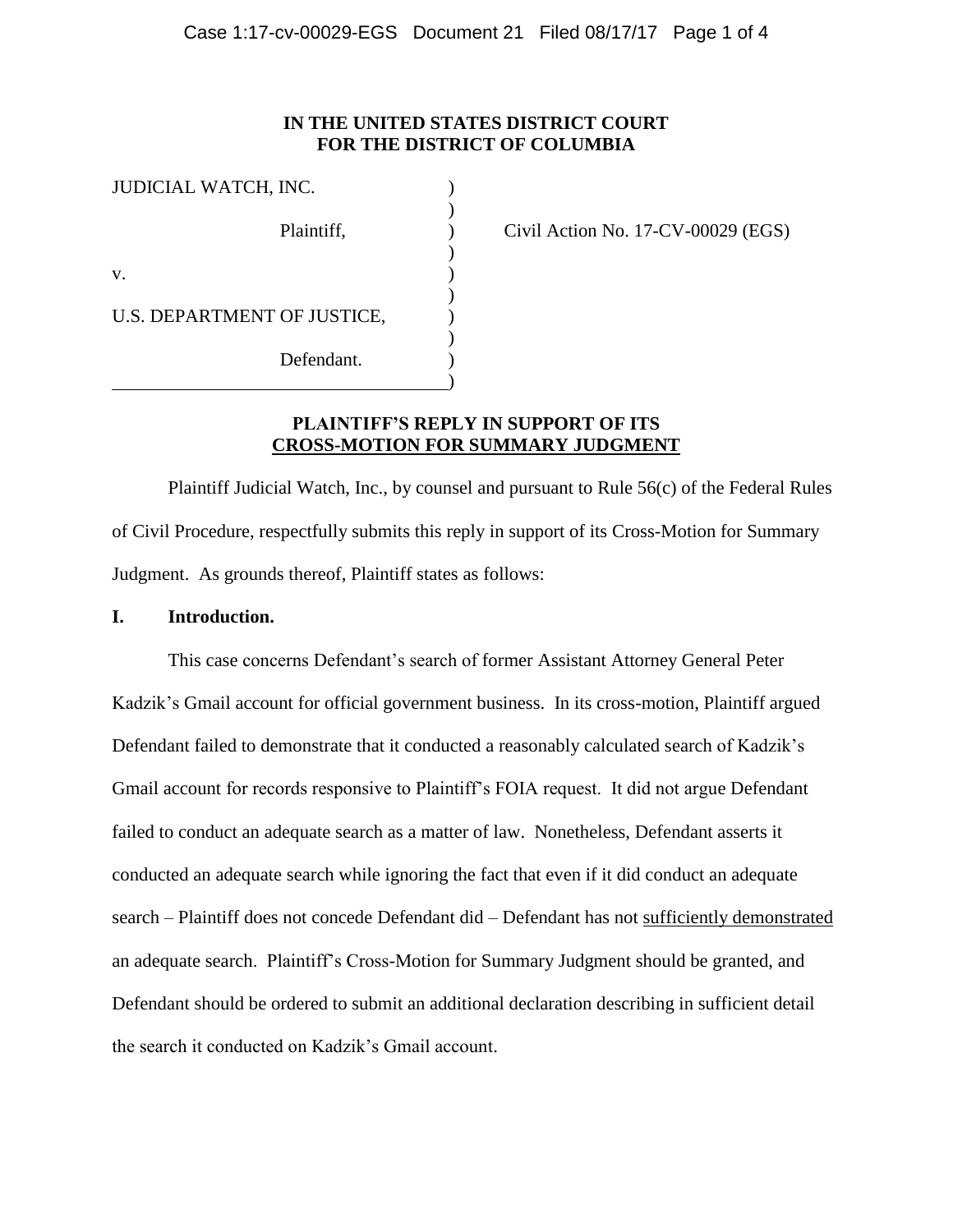## **II. Argument.**

Plaintiff's argument could not be clearer. In its memorandum of points and authorities in support of its cross-motion for summary judgment, Plaintiff plainly stated:

Defendant failed to demonstrate that it conducted adequate searches in two respects. First, Defendant has not provided any evidence whatsoever about how Defendant searched for all work-related emails on Mr. Kadzik's Gmail account. Second, Defendant has not explained why it did not use the same search terms to conduct searches of Mr. Kadzik's Gmail account as were used to conduct searches of Mr. Kadzik's Justice Department email account.

Plf's Mem. at 2. In response, Defendant did not provide additional evidence. It merely recited the same problematic statements. Def's Opp. at 12 ("[T]he declaration explains who conducted the relevant search (Mr. Kadzik himself), the methods that he used (specific word searches, and two manual reviews), the comprehensive breadth of his search (any folder that might have contained responsive records), and what he was searching for (any agency records or potential agency records."). Defendant still does not identify the specific words used to conduct the searches, describe how the manual reviews were conducted, or state which folders were searched. *See generally* Def's Opp. at 10-14. Without such information, the Court cannot determine as a matter of law whether the search was adequate. *James Madison Project v. U.S. Department of State*, 2017 U.S. Dist. LEXIS 12176, \*6 (D.D.C. Jan. 30, 2017) (quoting *Defenders of Wildlife v. U.S. Border Patrol*, 623 F. Supp. 2d 83, 92 (D.D.C. 2009)).

Contrary to Defendant's claim, case law does not support its contention that a declaration does not have to provide much detail. *See* Def's Opp. at 12-13. Defendant's sole case in support only highlights Plaintiff's position. In *Bigwood v. U.S. Department of Defense*, the government agency provided a declaration identifying specific search terms (such as Manuel Zelaya, Zelaya Exile, Zelaya Oust, Zelaya Arrest, Zelaya Removal, Honduras Coup, Romeo Vasquez, and CHOD Vasquez), describing how the manual search was conducted (using the identified search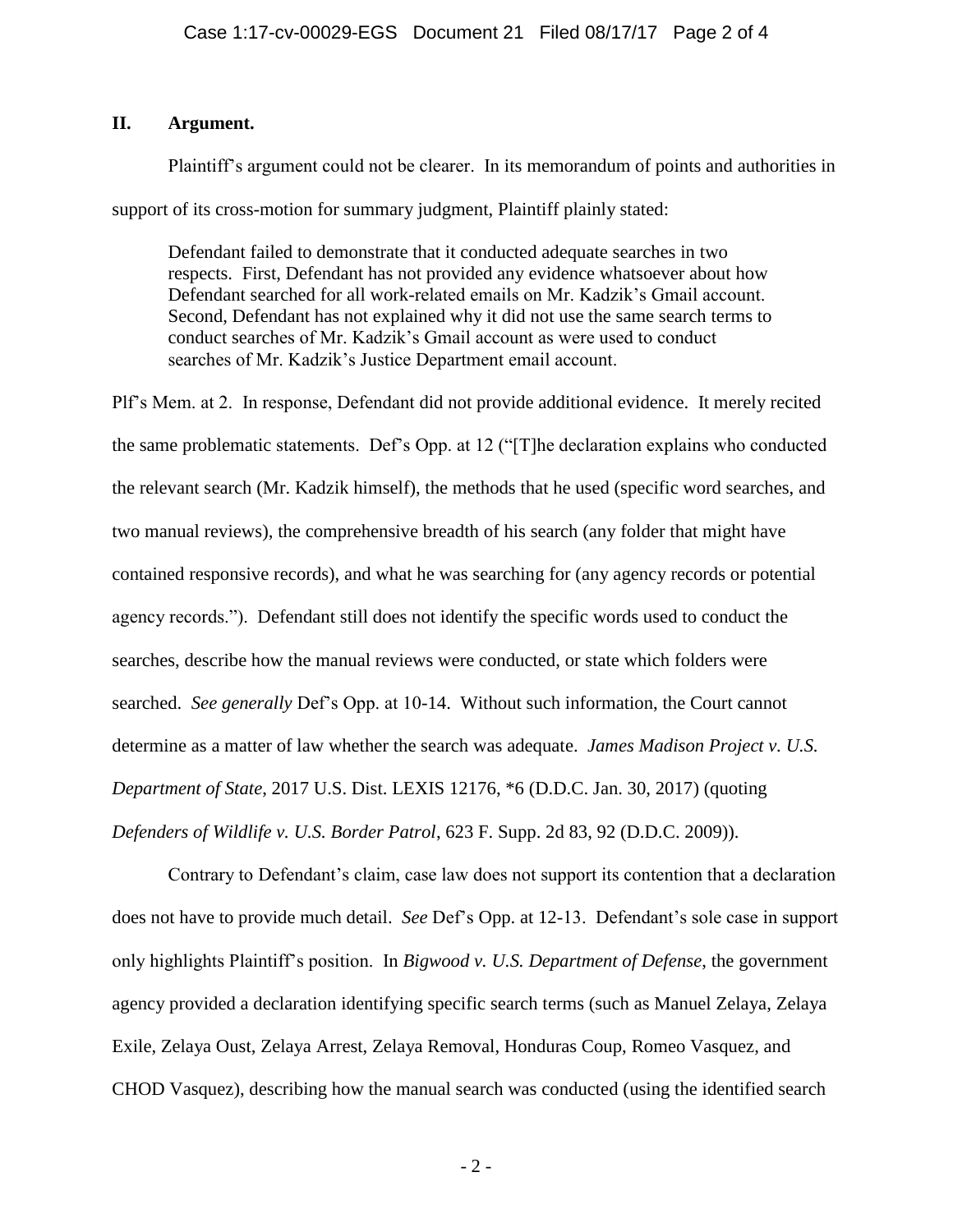#### Case 1:17-cv-00029-EGS Document 21 Filed 08/17/17 Page 3 of 4

terms and specific date ranges), and stating the basis for how and why the searches were conducted. 132 F. Supp. 3d 124, 136-140 (D.D.C. 2015). Defendant, for whatever reason, refuses to provide such specificity to the Court. It has therefore failed "to supply [the Court] with even the minimal information necessary to make a determination" (*Coastal States Gas Corporation v. U.S. Department of Energy*, 617 F.2d 854, 861 (D.C. Cir. Feb. 15, 1980)) about whether its search was "'reasonably calculated to uncover all relevant documents.'" *Nation Magazine v. U.S. Customs Service*, 71 F.3d 885, 890 (D.C. Cir. 1995) (*quoting Truitt v. U.S. Department of State*, 897 F.2d 540, 542 (D.C. Cir. 1990)).

Defendant's other argument is also without merit. Defendant asserts that it "had no obligation to search Mr. Kadzik's personal email account at all, with the possible exception of searching for agency records sent to or from John Podesta." Def's Opp. at 4. It fails to provide any case law to support its assertion, however. Nor could it. Case law makes clear that an agency has an obligation to search personal email accounts if there is evidence that those accounts were used to conduct official government business. *See* Preservation Order, *Judicial Watch, Inc. v. U.S. Department of Homeland Security*, Case Number 16-cv-00967 (RDM) (Jan. 18, 2017); *see also* Memorandum Opinion and Order, *Judicial Watch, Inc. v. U.S. Department of State*, Case Number 15-cv-00692 (APM) (Aug. 8, 2017); Memorandum Opinion, *Hunton & Williams LLP v. U.S. Environmental Protection Agency*, Case Number 15-cv-01203 (RC) (Mar. 31, 2017); *Landmark Legal Foundation v. Environmental Protection Agency*, 959 F. Supp. 2d 175, 182 (Aug. 14, 2013).

In addition, just one email is enough to require the agency to search a government official's personal email account. *Landmark Legal Foundation*, 959 F. Supp. 2d at 182 ("The allegations are supported by one concrete example of personal email being used for official